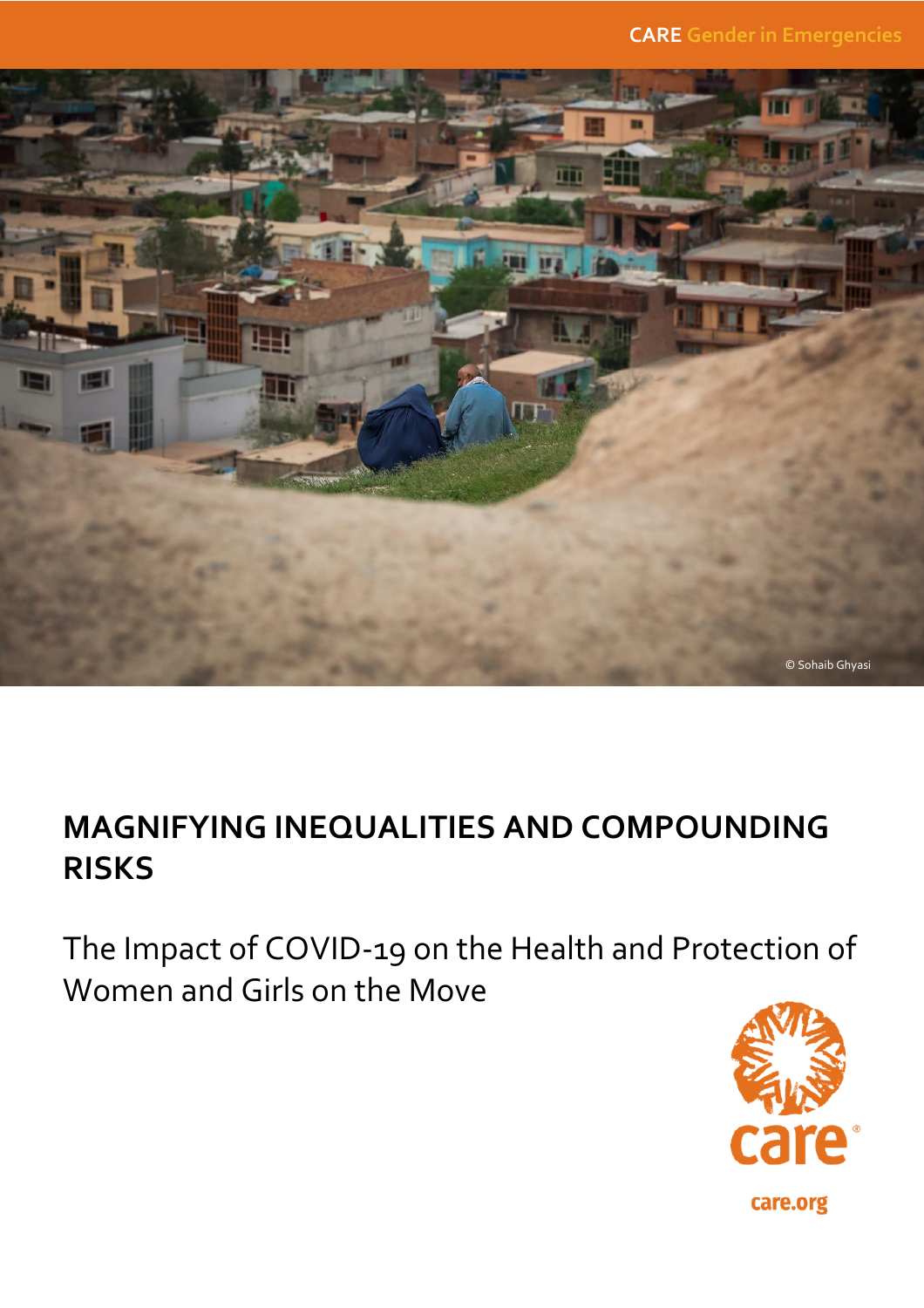

## **Executive Summary**

More than one year into the coronavirus disease (COVID-19) pandemic—with some countries seemingly on their way out of the crisis while others enter new waves—evidence of its impact is growing. COVID-19 is increasing short-term humanitarian needs and negatively affecting longer-term outcomes for marginalized populations and people in vulnerable situations, significantly setting back hard-won development gains, magnifying inequalities, and compounding risks. Among those worst affected are the more than 80 million people worldwide—approximately half of whom are women and girls—who have been forcibly displaced by drivers such as persecution, conflict, generalized violence or human rights violations.<sup>1</sup>

The majority of forcibly displaced people live in resource-poor countries with weak public health and social protection systems, and economies that have been hard-hit by the pandemic.<sup>2</sup> Yet, to date, there has only been limited research around the unique ways in which women and girls on the move are affected. <sup>3</sup> This despite predictions of significant impacts on access to, and use of, basic health services—including for sexual and reproductive health (SRH)—and the overall protection environment, including increases in prevalence and risk of gender-based violence (GBV).

Placing gender at the center of its humanitarian and development responses, CARE undertook new research in Afghanistan, Ecuador, and Turkey between April and May 2021 to better understand how COVID-19 is impacting the health and protection of women and girls on the move. The three countries represent different types of forced displacement across multiple regions: internally displaced persons (IDPs) and refugee returnees in Afghanistan; more recent migrants and refugees due to the Venezuelan crisis in Ecuador; and longer-term Syrian refugees living under temporary international protection in Turkey. The primary data collected for this research included more than 1,000 surveys with women on the move and from host communities, to allow comparison; 31 focus group discussions (FGDs) with women and adolescent girls; and  $45$  key informant interviews (KIIs) with government actors, health and protection service providers, humanitarian organizations, and CARE staff.

<sup>&</sup>lt;sup>1</sup> United Nations Refugee Agency (UNHCR) statistics.

<sup>2</sup> UNHCR, *COVID-19 Supplementary Appeal,* December 2020. See also UNHCR, "UNHCR's Global COVID-19 Needs", February 2021.

<sup>&</sup>lt;sup>3</sup> For the purposes of this report, CARE uses the term "on the move" to include different persons affected by forced displacement including internally displaced persons (IDPs), asylum seekers, refugees, migrants and refugee returnees.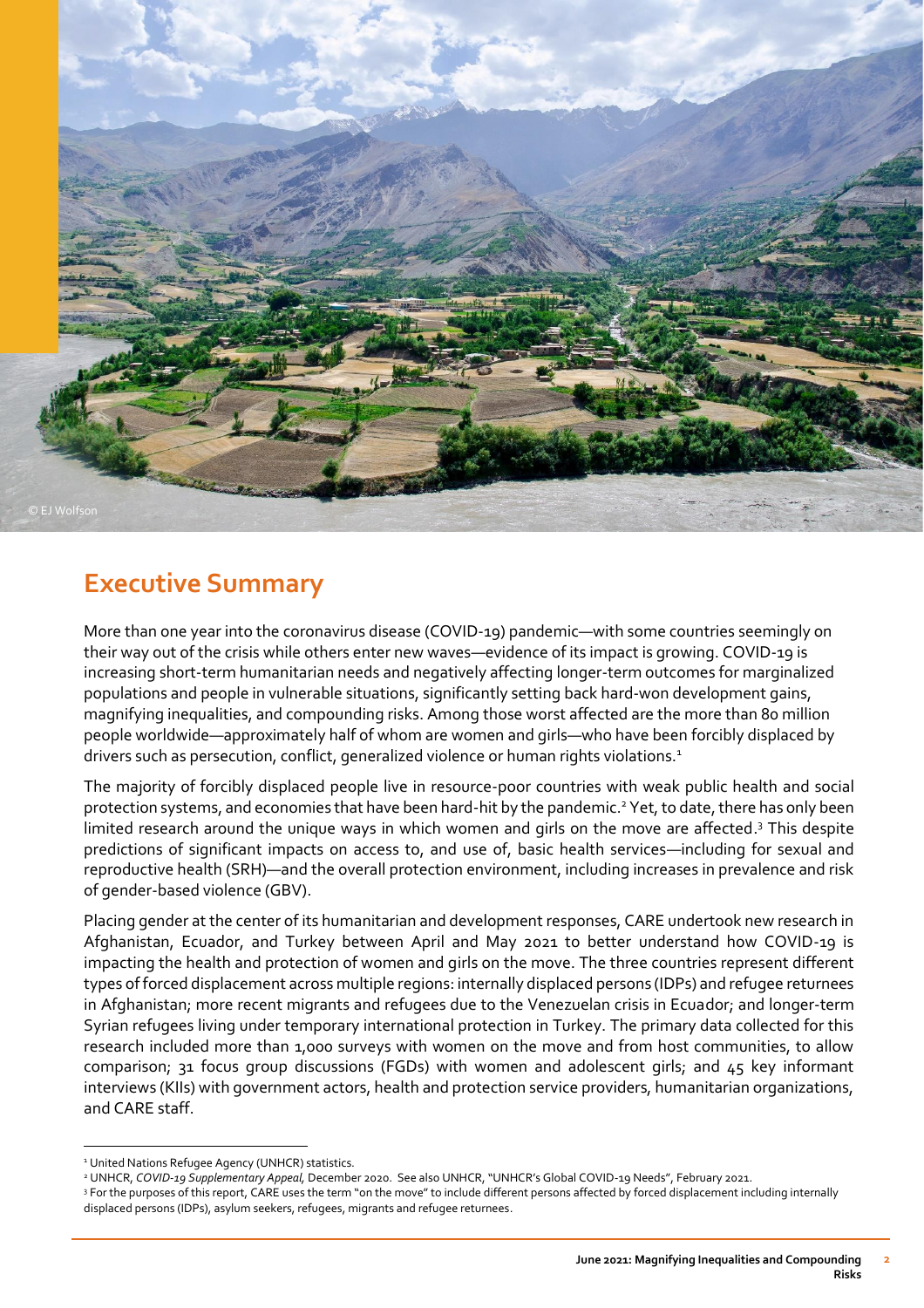## **KEY FINDINGS AND IMPLICATIONS**

**Access to and use of health services:** Half of all women on the move in Afghanistan, Ecuador, and Turkey have had less or no access to regular health check-ups and other basic health services since the start of the pandemic. In Afghanistan, 48% of IDP and refugee returnee women reported "less" or "used to have access but can no longer access" to basic health services during COVID-19 compared to 43% in Ecuador and 24% in Turkey. This has likely been occurring for more than a year now, given the onset of the first waves of COVID-19 in each country by March 2020.

While the ongoing pandemic has had an impact on access to health care worldwide, new research for this report demonstrates that it is compounding previous access challenges and therefore likely worsening the health outcomes for women and adolescent girls on the move, particularly compared to host communities. For example, in Turkey, an additional 14% of Syrian refugee women, compared to just 3% of Turkish host community women, reported that they did not have access to health services before COVID-19, and that lack of access continued during the pandemic with pre-existing challenges around government registration, language barriers, and lack of financial resources to cover paid services. In Afghanistan, 10% of IDP and refugee returnee women reported no previous and continued lack of access to health services compared to 4% of host community women. IDPs in rural settlements were more likely to lack access than those in urban settlements, due to having no available health care services in their area and the need to travel long distances, compounded by the requirement that many women across Afghanistan must have a male family member accompany them when leaving the house. In Ecuador, migrant and refugee women reported that discrimination and xenophobia were negatively affecting their access to health services, and that COVID-19 had magnified this issue. Across all three countries, many women on the move told CARE that they were not utilizing any available health services because they feared stigmatization and/or contracting the virus.

**Access to and use of SRH services:** Almost half (46%) of women on the move in Afghanistan, Ecuador, and Turkey had less or no access to safe maternity care since the start of the pandemic. In Afghanistan, 51% of displaced women reported "less" or "used to have access but can no longer access" since the start of the pandemic; an additional 5% reported no previous and continued lack of access. In Ecuador, 31% of women reported less or no access and an additional 16% reported no previous access while in Turkey, 17% of women reported less or no access during COVID-19 and an additional 20% reported no previous access.

Findings are similar in relation to family planning counseling and SRH services; 46% of women in Afghanistan, 25% in Turkey, and 21% in Ecuador reported less or no access during the pandemic. This has immediate consequences on the health of women, including mothers, and their children, but also on communities at large. COVID-19 risks rolling back important gains in SRH awareness raising, access and utilization of services in Afghanistan and Ecuador in particular, while stalling further progress in Turkey.

**Compounded impact of the economic crisis on women:** Access barriers to health, including SRH, services are compounded by the massive impacts of the pandemic on household income and many people's inability to meet basic needs—67% of women on the move in Afghanistan and 70% in Turkey reported that their household income decreased during COVID-19. In, complementary data from Ecuador, 67% of migrant/refugee women said their income sources had been "completely" affected. The economic effects of the pandemic are pushing displaced households deeper into poverty and to a breaking point, reducing health care expenditures and increasing food insecurity. For example, 100% of IDP/refugee returnee women in Afghanistan reported that households in their community are relying on less expensive/less preferred food, 63% reported sending children under 18 to work, and 67% reported reducing expenses on medication, hygiene items, and clothing. Food shortages are felt even more acutely by women, who are most often held responsible for providing and preparing the family's food, putting women under additional stress.

**Risk and prevalence of GBV**: According to the women on the move interviewed, COVID-19 is increasing GBV risks, including of intimate partner violence (IPV) and child marriage of adolescent girls. Across all three countries, between 16% and 39% of women on the move reported that the risk of violence and abuse of women and girls in their communities had increased. In Afghanistan women almost exclusively (up to 88%) said that male unemployment had driven the increase. In FGDs across all three countries, women and adolescent girls were more likely to discuss GBV risks in the context of their families and homes (i.e. domestic violence), rather than discussing GBV as occurring more generally in their communities. On average, more than half of all women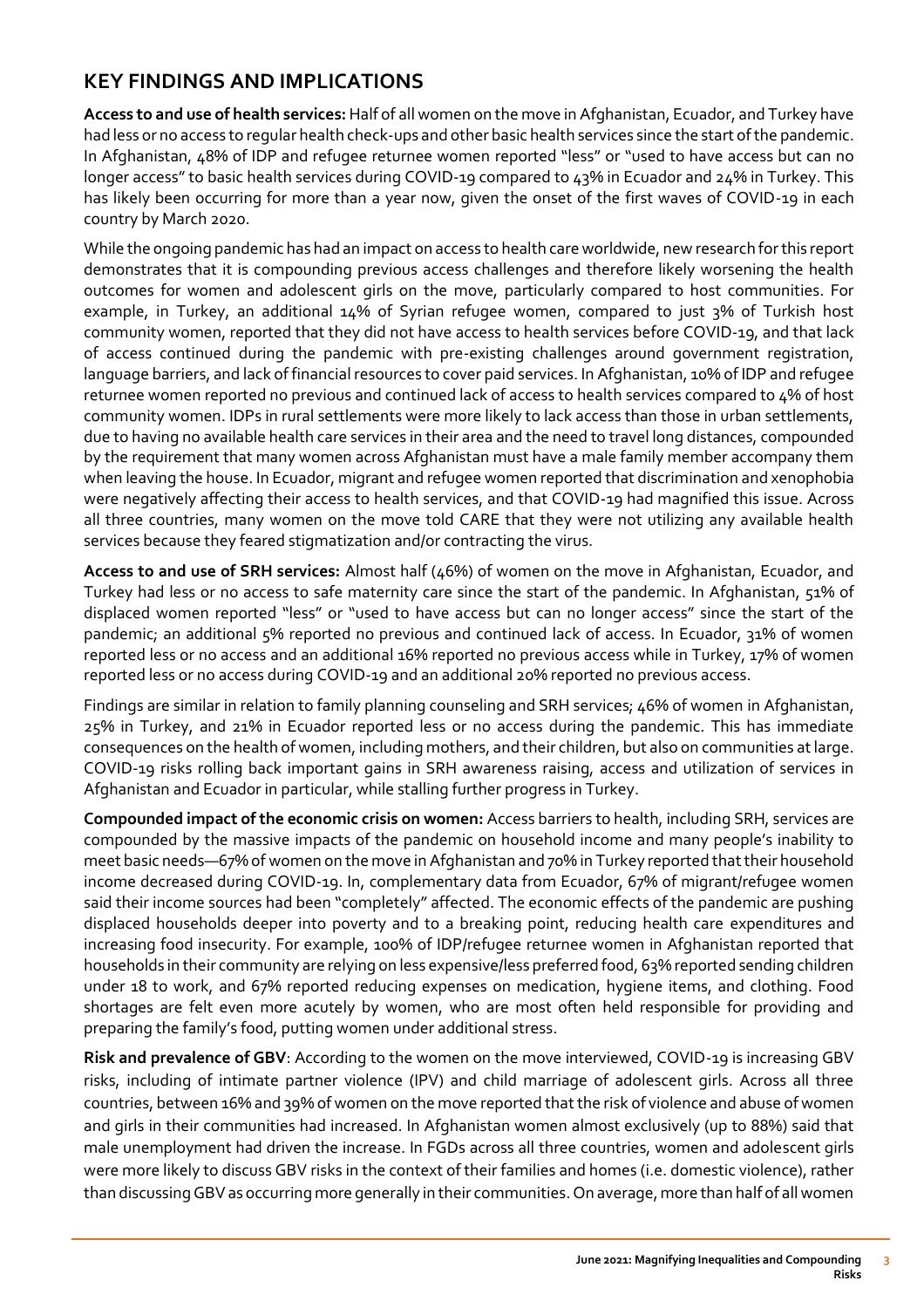across the three countries said they had spent 10 or more days at home in the past 14 days, potentially trapped with their abusers and often in substandard and overcrowded shelters. Mothers and adolescent girls also spoke about the long periods of online learning when many girl (and boy) learners faced barriers to participate in distance/remote learning and lost the safe space created by schools.

**Exclusion and access to GBV response services:** Greater risks and reports of increased prevalence of GBV come on top of increased feelings of exclusion from services with almost half (45% on average) of women on the move reporting that they feel more excluded during COVID-19 than they did before the pandemic. While the availability of GBV prevention and response services differs across countries, a common theme during FGDs with women in all three countries was a reduction in access since the onset of COVID. CARE protection staff reported that, in general, it has been more difficult to access women in need and ensure they can be referred to appropriate medical, psychological and legal services during the pandemic.

**Compounded impact of reduced access to registration and civil documentation:** More than a quarter of women on the move across the three countries (26% on average) reported increased challenges in accessing registration and legal and civil documentation, which are vital for displaced persons to secure legal stay and often to access essential services, such as health care. In particular, in Turkey, valid refugee registration is required to make appointments for government health services; in Ecuador, registration and documentation can help women and girls on the move push back against the discrimination and xenophobia that migrants often experience when trying to access public health services.

## **KEY RECOMMENDATIONS**

CARE's research confirms that women and girls on the move have been and continue to face grave challenges to their health and overall protection. National governments and the international community must act urgently to ensure that COVID-19 and other humanitarian response and recovery efforts are genderresponsive, women-led, and focused on preventing women and girls on the move from losing further ground in the fight for gender equality.

- Governments, UN led clusters/sectors, health care actors and humanitarian organizations should **strengthen public health emergency preparedness in all three countries, and in forced displacement contexts in general.** This includes coordinating pandemic responses to account for the effects of emergencies on access to health services, particularly for women and girls on the move, and ensuring that all people on the move, and especially women and youth, are included in national COVID-19 vaccination plans.
- Government agencies, local authorities, and humanitarian and development actors should prioritize **the meaningful participation of women in leadership positions and the decision-making bodies responsible for COVID-19 prevention and response at all levels.** Women and adolescent girls, including those on the move, should be consulted as part of planning and response efforts and also supported to lead efforts to ensure that the needs of women and girls in each community are adequately addressed.
- Health clusters/sectors and all humanitarian and development actors should work with governments **to ensure the continuity of essential health services, including lifesaving SRH services** in line with the Minimum Essential Service Package (MISP)<sup>4</sup>, particularly where primary health care resources are diverted to respond to COVID-19. Actors should proactively work to ensure that the unique SRH needs of diverse adolescent girls and youth are met, and donors should fund and prioritize SRH responses during the pandemic.
- **Health care actors should invest in and scale-up adapted service delivery modalities to address movement restrictions and access barriers, particularly for women and girls on the move who face preexisting barriers to access.** These may include support to non-facility-based health service delivery (mobile clinics, pharmacies etc.), leveraging technology for consultations and follow ups, referral system

<sup>4</sup> For more information see Inter-Agency Working Group (IAWG) on Reproductive Health in Crisis, 'Minimum Initial Service Package (MISP) Resources'.